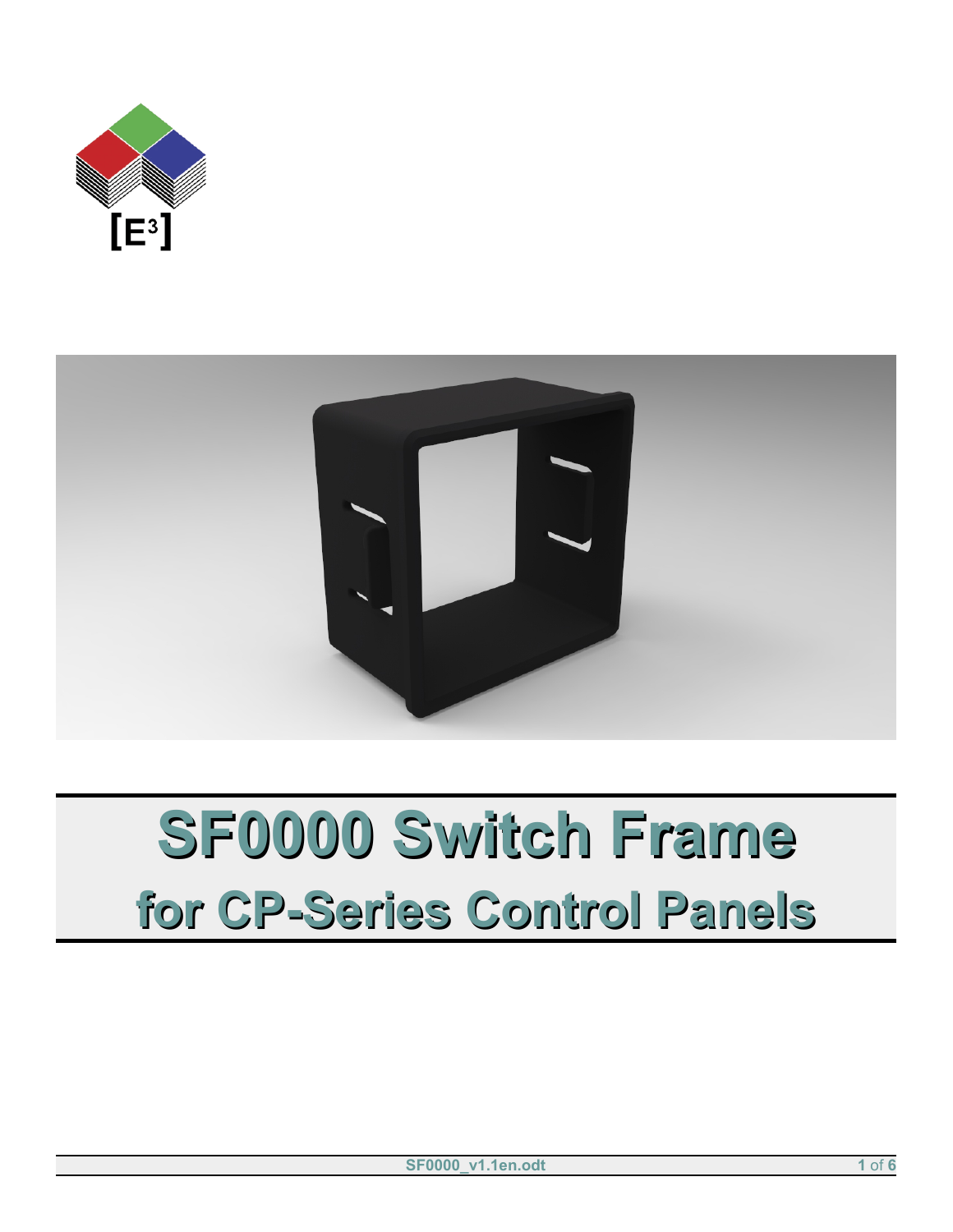# TABLE OF CONTENT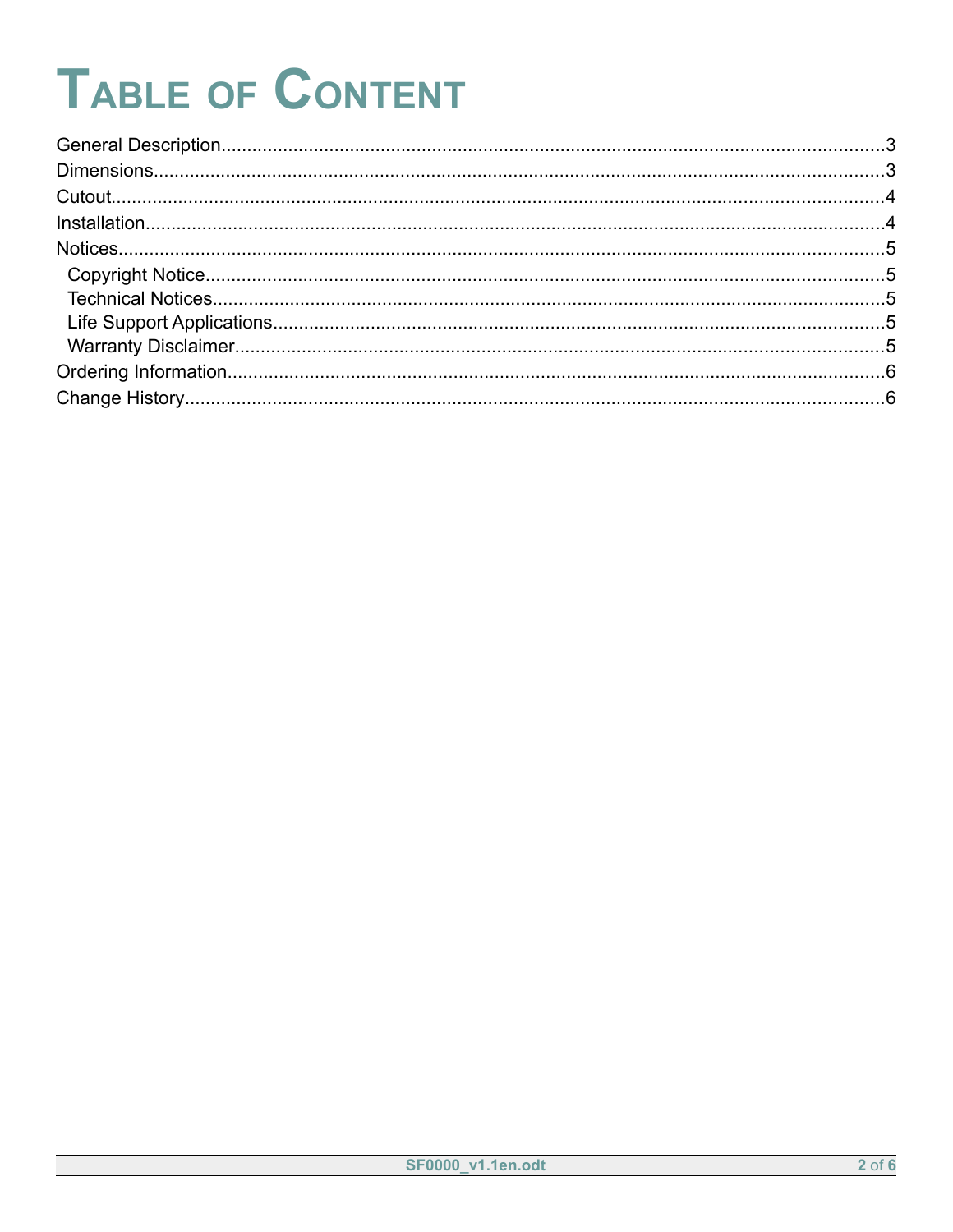## <span id="page-2-0"></span>**GENERAL DESCRIPTION**



<span id="page-2-1"></span>SF0000 switch frames allow for front panel mounting of individual Sxnnnn switches by themselves or SF0000 switch frames allow for front panel mounting of individual Sxnr<br>in combination with SG0000 switch guards. SF0000 Switch Frame

 $\frac{1}{2}$ 

### **DIMENSIONS**  $\frac{z^{72}}{z^{72}}$  $26,2$ e de la construction de la construction de la construction de la construction de la construction de la construction de la construction de la construction de la construction de la construction de la construction de la const wn by<br>Jurij Hus Chec $\,$ Itemref Quantity Title/ $N$  $\sum_{i=1}^n$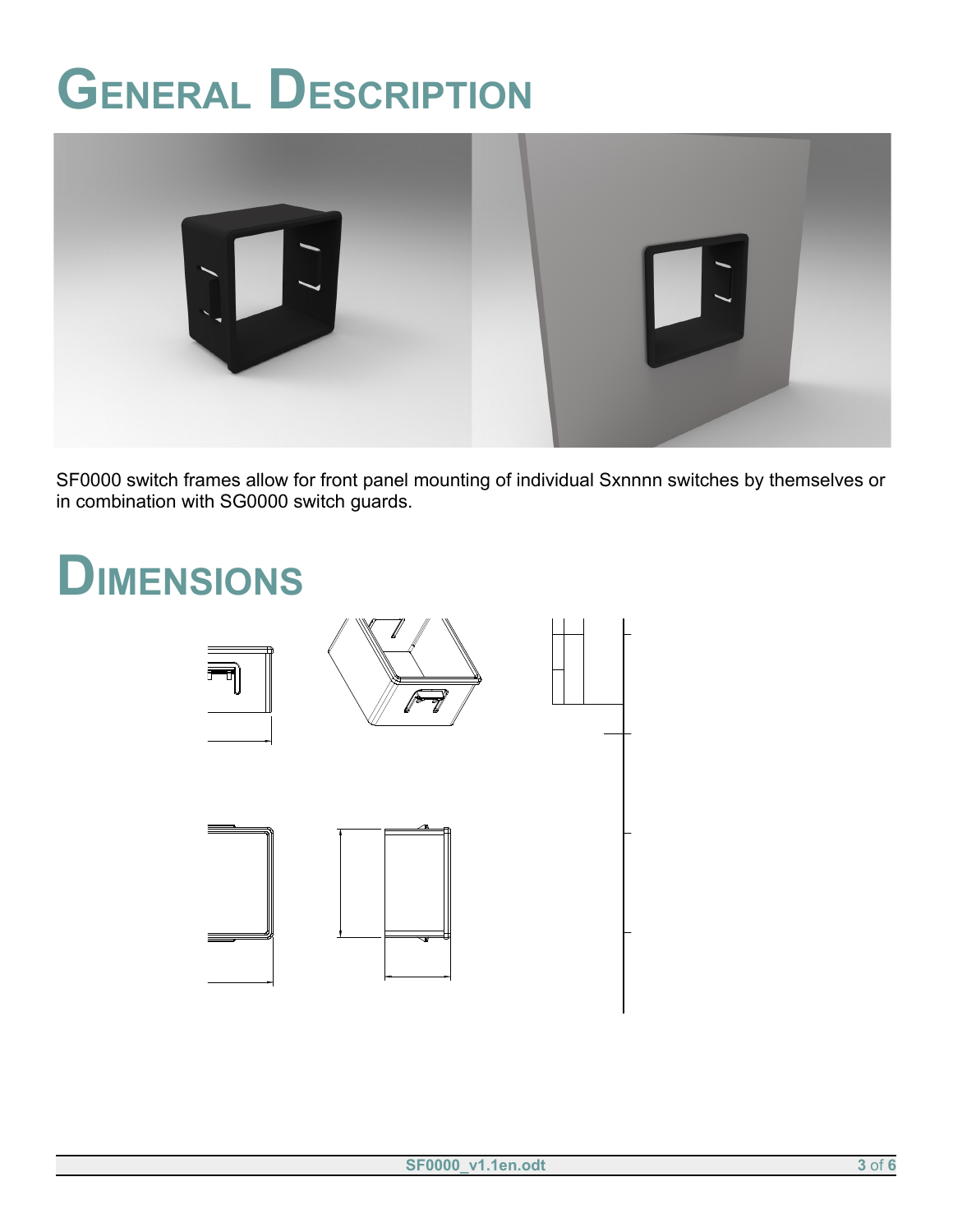### <span id="page-3-1"></span>**CUTOUT**



Frame Thickness: 4.0 -0.05 mm Mounting Method: Snap-in front panel insert

Cutout Dimensions  $(X - Y)$ : 27.4+0.1 mm x 26.4+0.1 mm Insert into metal frame without switches installed

#### <span id="page-3-0"></span>**INSTALLATION**

Make sure that side latches snap into position securing the switch guard in place. Improper installation may interfere with operation of the switches.

To dismount the Switch Frame depress side latches with flat-head screwdriver from the back and remove switch guard housing by pulling towards the front.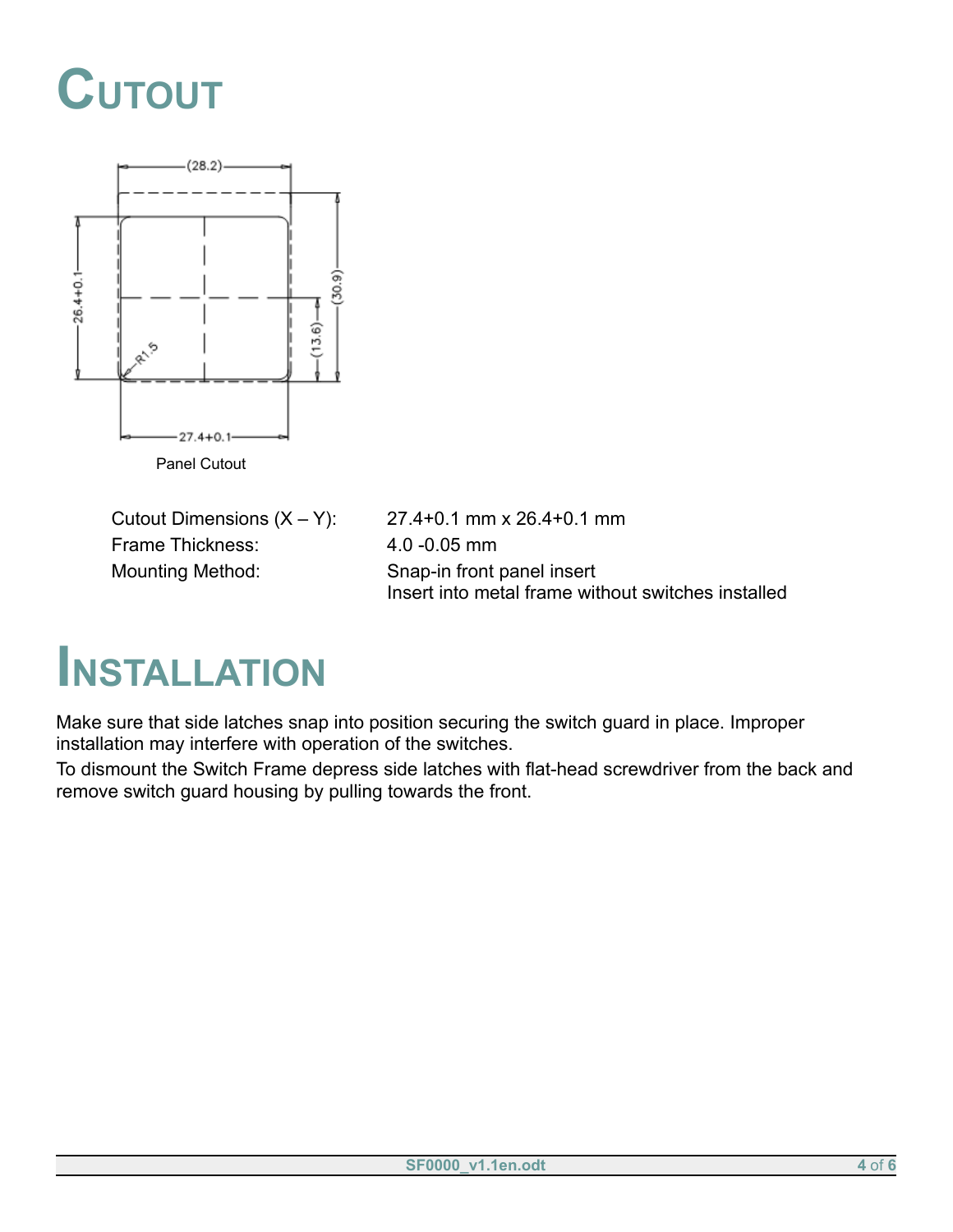## <span id="page-4-4"></span>**NOTICES**

### <span id="page-4-3"></span>**Copyright Notice**

© 2020-2022 Copyright [E³] Engstler Elektronik Entwicklung GmbH. All rights reserved.

*[E³], The Third Evolution*™ and *Legacy Mode*™ are trademarks of [E³]. *The Keys to Intelligence*™ is a trademark of I/O Universal Technologies, Inc. used with permission. All other trademarks are property of their respective owners.

No part of this publication may be copied, photocopied, reproduced, translated or reduced to any electronic medium or machine-readable form without the expressed written consent of [E<sup>3</sup>] Engstler Elektronik Entwicklung GmbH.

### <span id="page-4-2"></span>**Technical Notices**

This datasheet is intended for technically qualified personnel trained in the field of electronics.

The knowledge of electronics and the technically correct implementation of the content of this datasheet are required for problem free installation, implementation and safe operation of the described product. Only qualified personnel have the required knowhow to implement the specifications given in this data sheet.

For clarity, not all details regarding the product or its implementation, installation, operation, or maintenance have been included. Should you require additional information or further assistance, please contact your local  $[E^3]$  distributor or  $[E^3]$ Engstler Elektronik Entwicklung GmbH at **[techsupport@e3-keys.com](mailto:techsupport@e3-keys.com)**. You may also visit our website at **[www.e3-keys.com](http://www.e3-keys.com/).**

#### <span id="page-4-1"></span>**Life Support Applications**

The products discussed in this document are not designed for use in life support appliances, devices, or systems where malfunction of these products can reasonably be expected to result in personal injury. [E<sup>3</sup>] customers using or selling these products for use in such applications do so at their own risk and agree to fully indemnify  $[E^3]$  for any damages resulting from such improper use or sale.

### <span id="page-4-0"></span>**Warranty Disclaimer**

[E<sup>3</sup>] ENGSTLER ELEKTRONIK ENTWICKLUNG GMBH grants no warranty with respect to this data sheet, neither explicit nor implied, and it is not liable for direct or indirect damages. Some states do not grant the exclusion of incidental or consequential damages and, therefore, this statement may not be valid in such cases.

This data sheet has been produced with all due care. However, since errors cannot be excluded, [E³] Engstler Elektronik Entwicklung GmbH does not grant any warranty or accept any legal responsibility or liability in any form for erroneous statements herein.